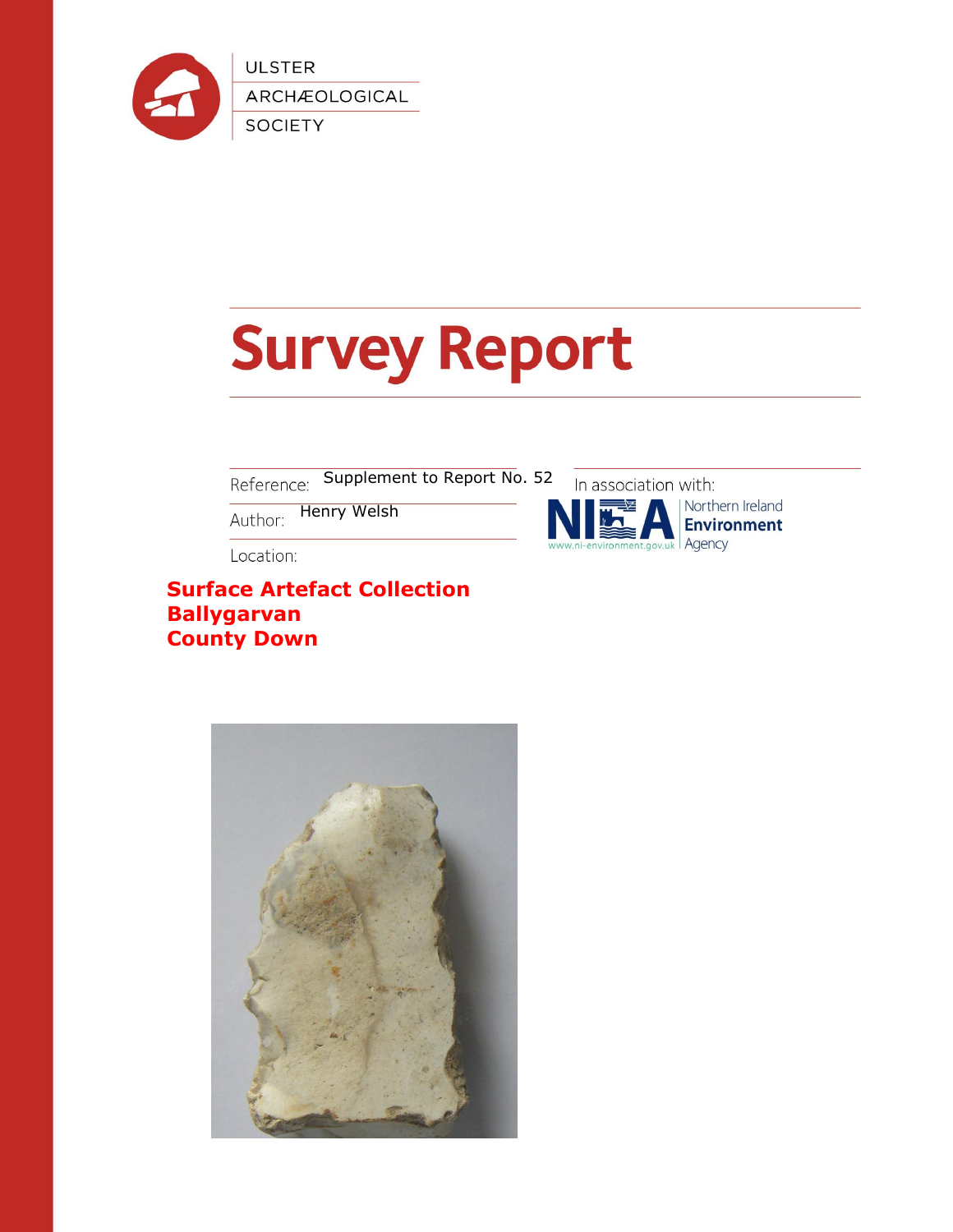© Ulster Archaeological Society

First published 2017

Ulster Archaeological Society c/o School of Natural and Built Environment The Queen's University of Belfast Belfast BT7 1NN

Cover illustration: Later Mesolithic flint flake recovered from the Ballygarvan site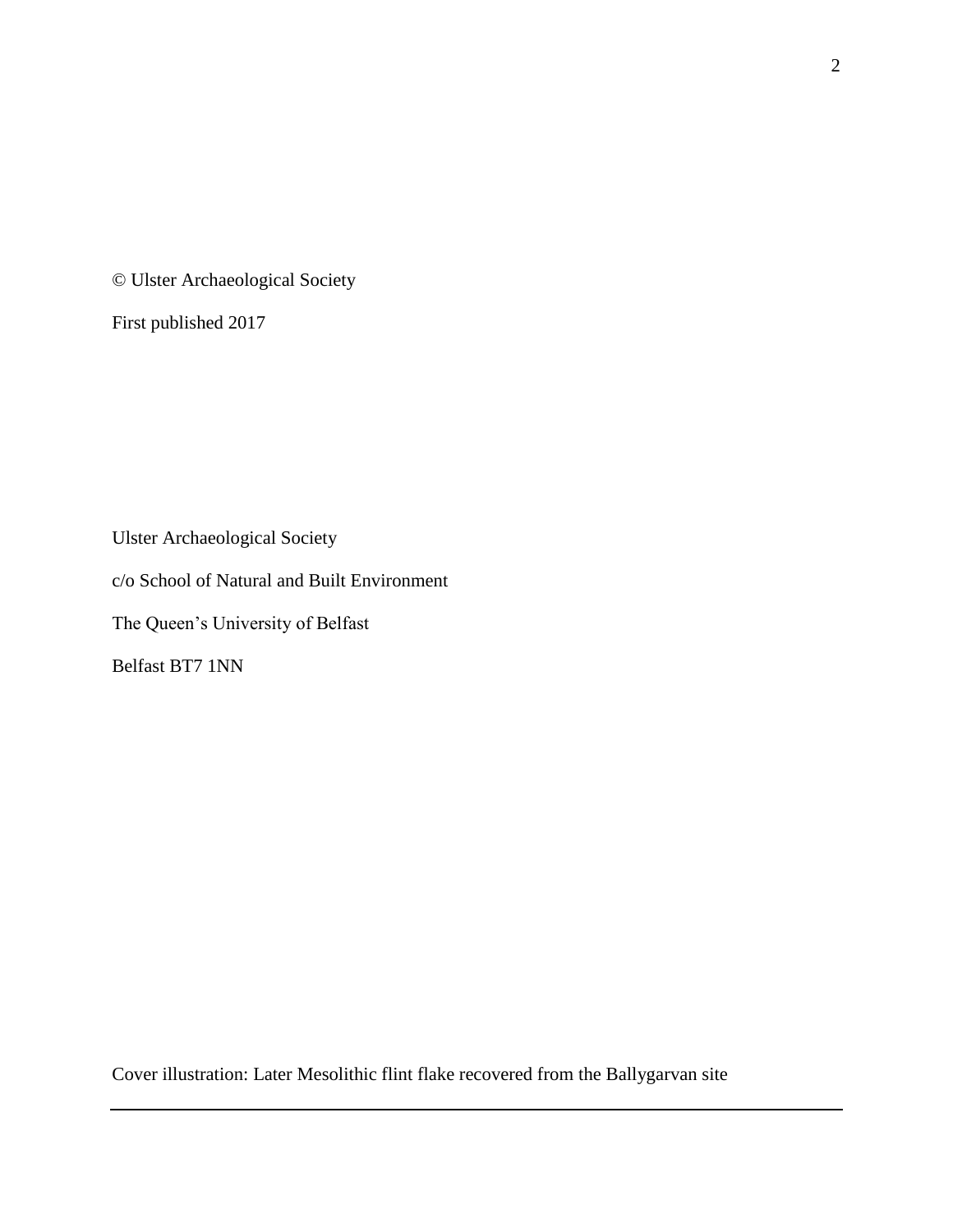**CONTENTS**

|                                     | Page |  |
|-------------------------------------|------|--|
| List of figures                     | 4    |  |
|                                     |      |  |
| 1. Summary                          | 5    |  |
| 2. Post-survey work undertaken      | 7    |  |
| 3. Recommendations for further work | 8    |  |
| 4. Bibliography                     | 9    |  |
|                                     |      |  |
| Appendix: Flint analysis            | 10   |  |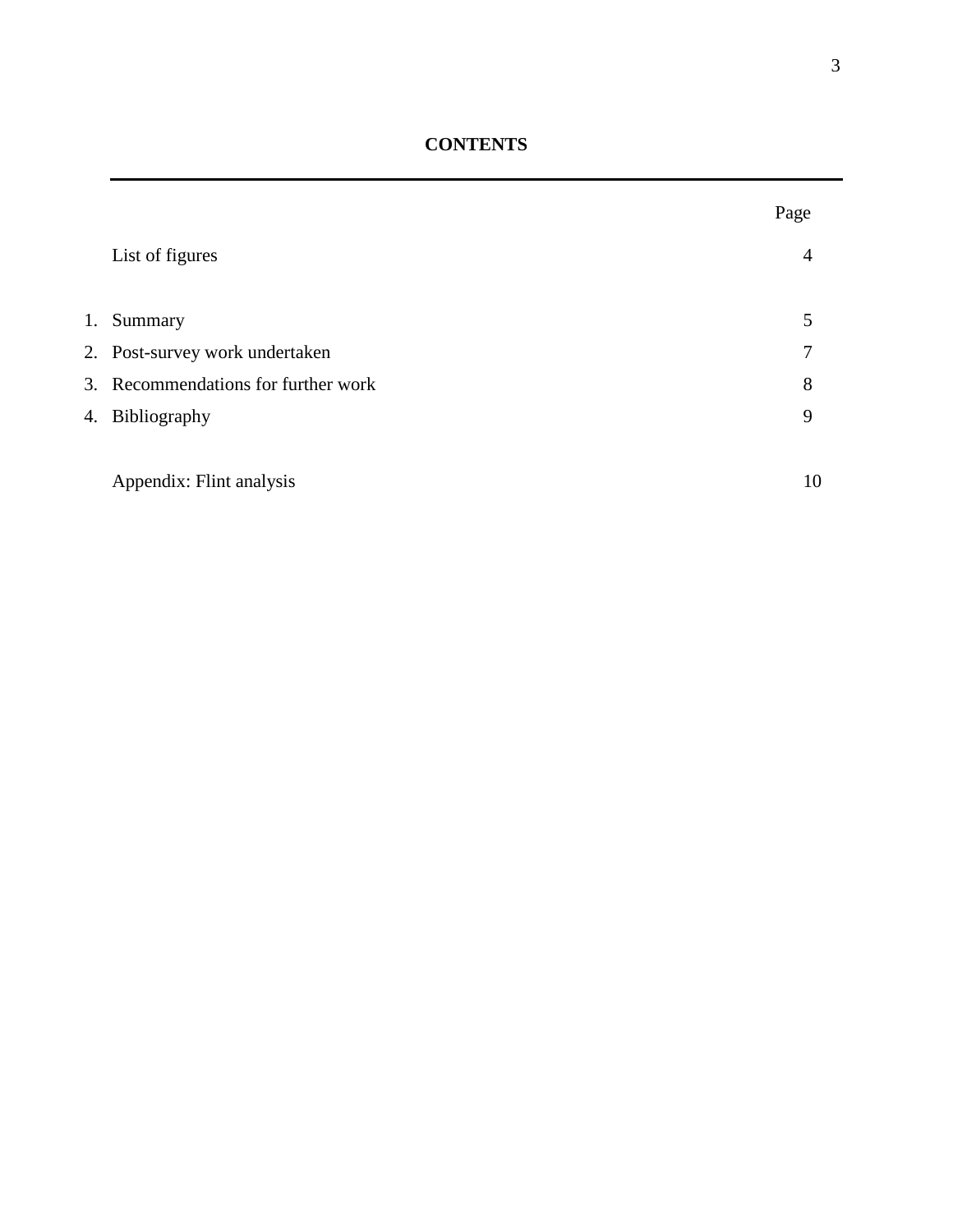# **LIST OF FIGURES**

| Figures                                          | page |
|--------------------------------------------------|------|
| 01. Location map for Ballygarvan, County Down    |      |
| 02. Location of Ballygarvan site                 |      |
| 03: Grid plan and orientation of the survey site |      |
| 04: Elongated pebble tool                        |      |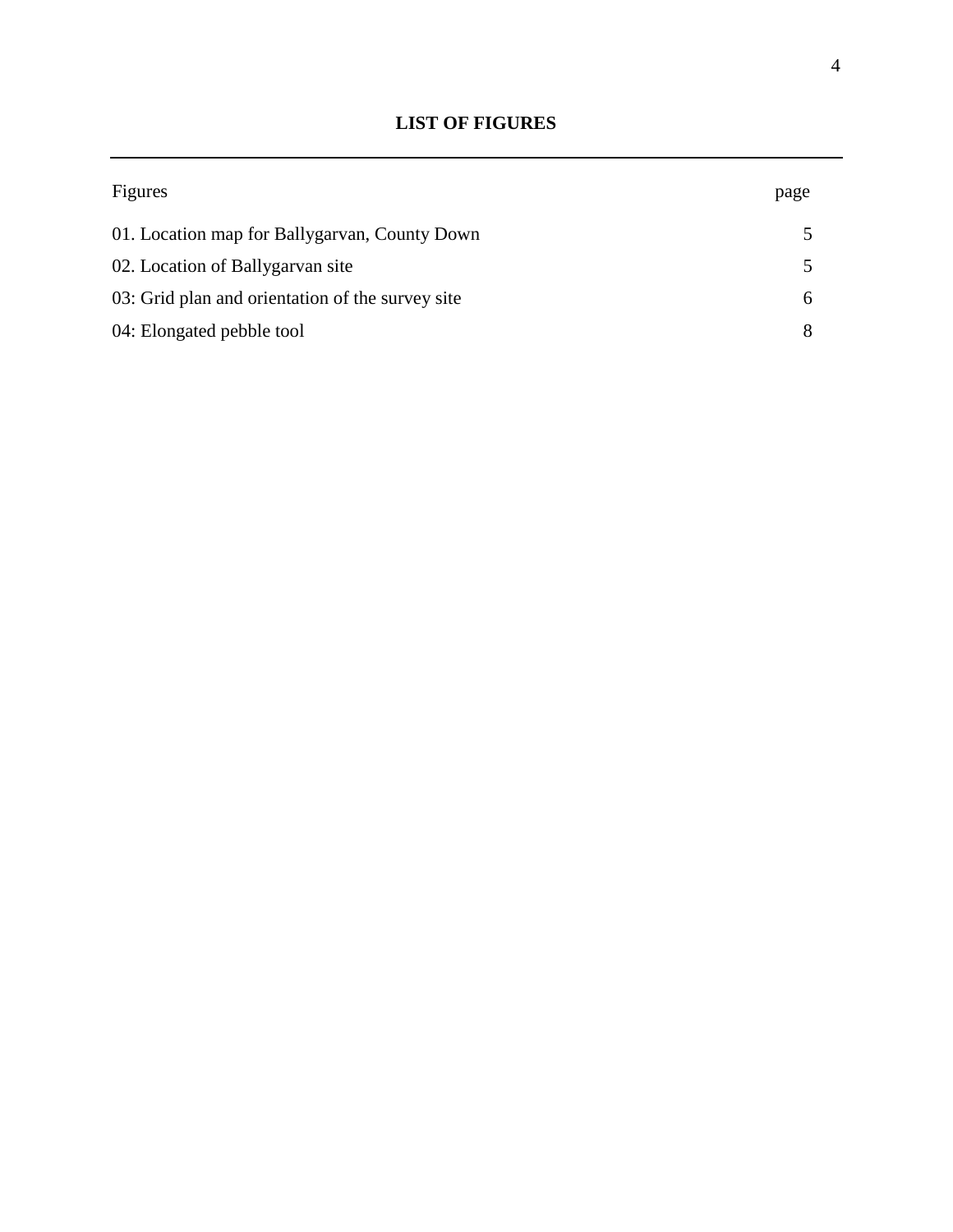#### **1. Summary**

# 1.1 Location

A site survey and surface artefact collection were carried out at Ballygarvan Townland, County Down, in the Parish of Inishargy and Barony of Ards Lower, Irish Grid reference J 5900 6445 at an altitude of 5m + OD on 21 April 2012.



Figure 01: Location map for Ballygarvan, County Down



Figure 02: Location of Ballygarvan site *Ordnance Survey*

The site of the possible flat cemetery is situated within private farmland, owned by Mr Leslie Finlay. The survey was the second in a series of planned surveys undertaken by members of the Ulster Archaeological Society (UAS) during 2012 and has been previously reported (Welsh 2012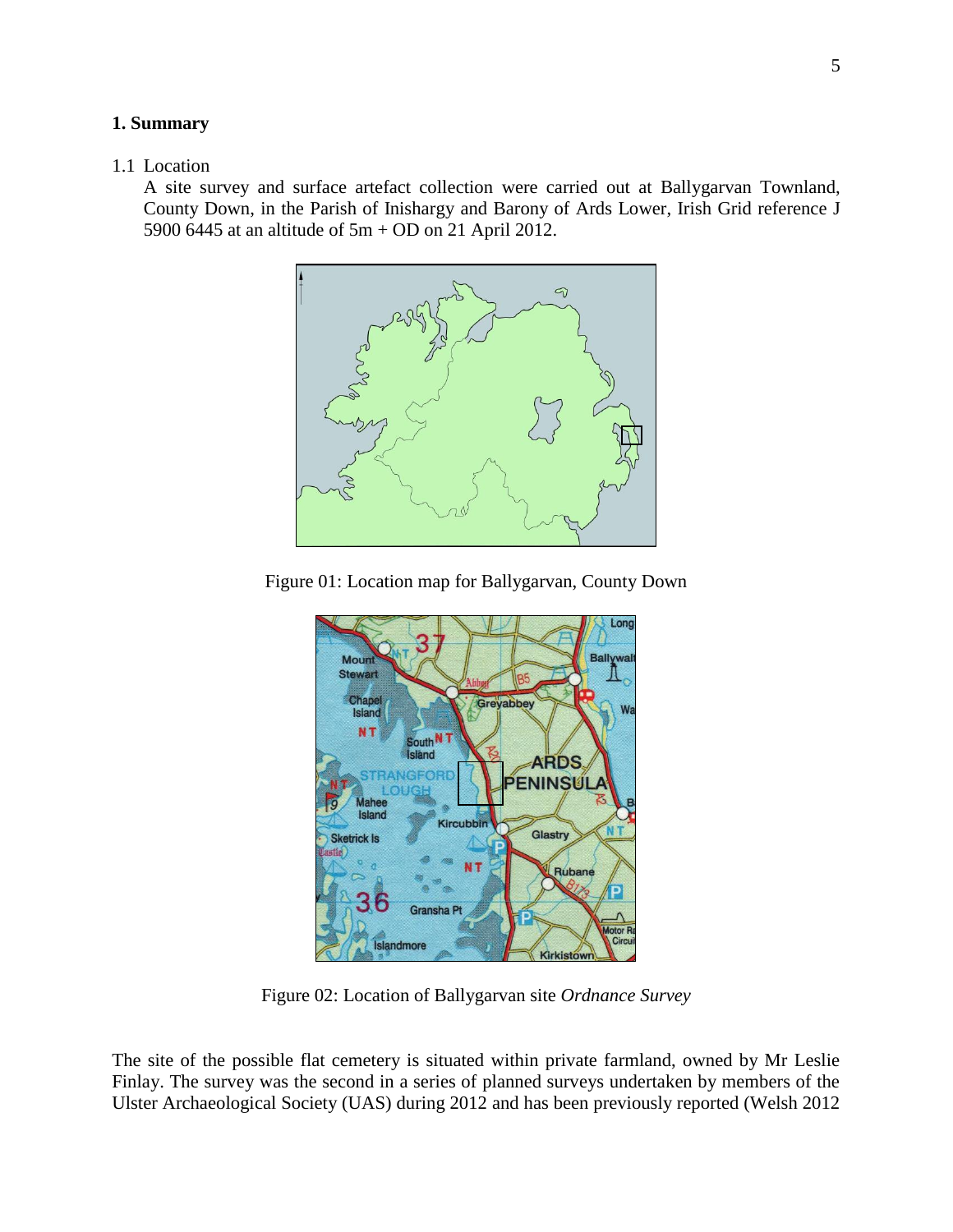(a) and (b). The site has recently been added to the Northern Ireland Sites and Monuments Record as DOW 018:038.

|                         | $\overline{1}$             | $\overline{2}$           | $\overline{\mathbf{3}}$ | $\overline{4}$ |
|-------------------------|----------------------------|--------------------------|-------------------------|----------------|
| $\overline{A}$          |                            |                          |                         |                |
| $\overline{B}$          |                            |                          |                         |                |
| $\overline{C}$          |                            |                          |                         |                |
| $\overline{D}$          | $\bigodot$                 |                          |                         |                |
| $\overline{E}$          | $\bigodot$                 |                          |                         |                |
| $\overline{F}$          |                            |                          |                         |                |
| $\overline{G}$          |                            |                          |                         |                |
| $\overline{H}$          |                            |                          | $\bigcap$               |                |
| $\overline{I}$          |                            | $\overline{\phantom{a}}$ |                         |                |
| $\overline{\mathbf{J}}$ |                            |                          |                         |                |
| $\overline{\mathbf{K}}$ |                            |                          |                         |                |
| $\mathbf{l}$            | $\mathcal{L}^{\text{max}}$ |                          |                         |                |

Figure 03: Grid plan and orientation of the survey site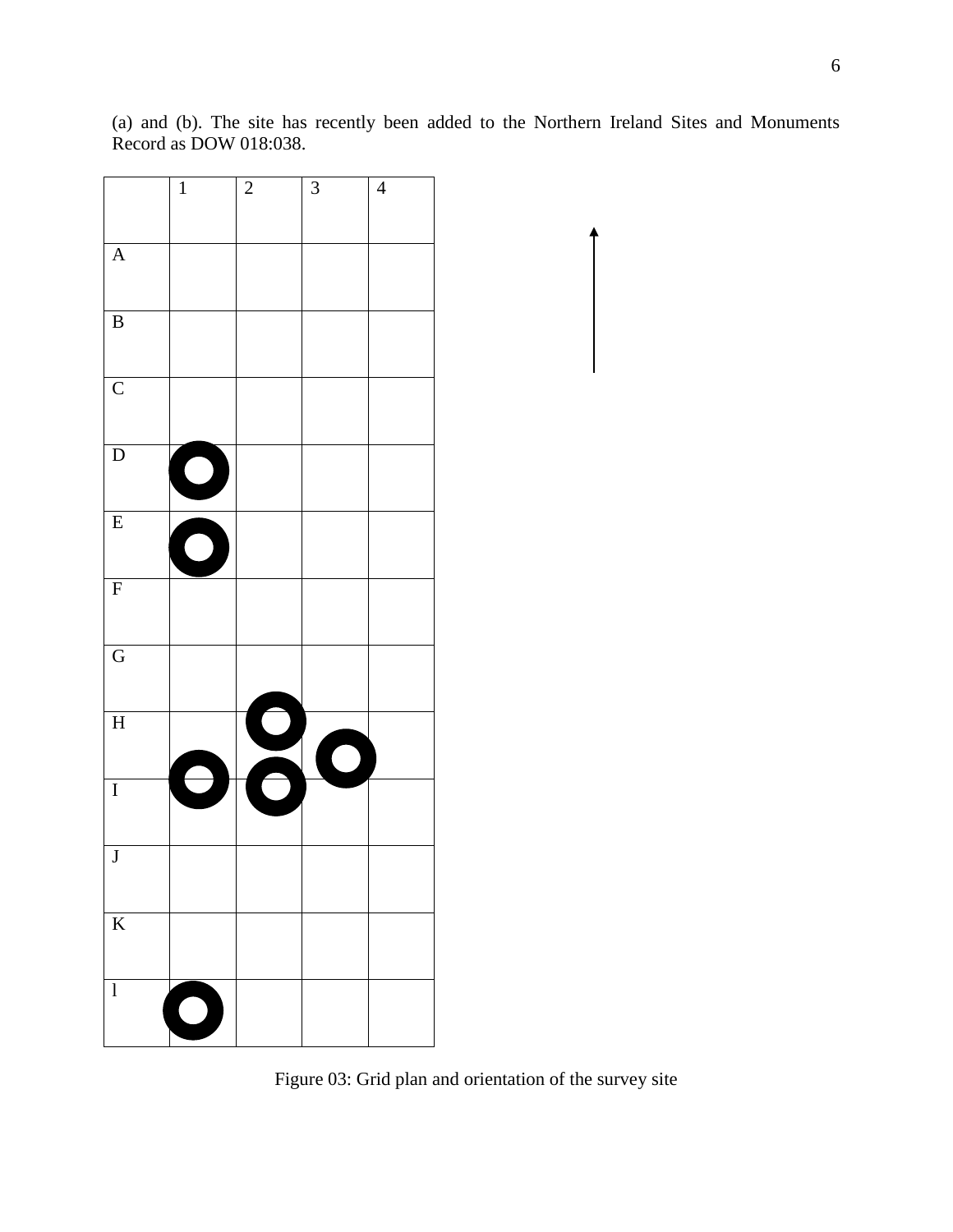A search area, 40m east/west by 120m north/south, was divided into 10m by 10m grids to identify any clustering of artefacts. The approximate position of ring-ditches is also shown (Figure 03). The search area and grids were plotted with the society's hand-held *Garmin E-Trex* GPS device.

# **2. Post-survey work undertaken**

Following the recovery of artefacts, an application was made to the Northern Ireland Environment Agency: Built Heritage (now Historic Environment Division) for funding to permit specialist analysis. This was subsequently granted and the flint items were examined by Brian Sloan of the Centre for Archaeological Fieldwork, Queen's University, Belfast. His report is appended below.

It was found that the flint assemblage recovered during the surface artefact collection was predominantly natural in origin (77.8%) and the remainder, while indicative of Neolithic and Bronze Age activity in the area, did not appear to be specifically associated with the circular features identified in the aerial photograph.

Perhaps the most significant item recovered during the surface artefact collection was a stone tool, located at grid square H3. The tool was analysed by geologist Dr Ian Meighan, who confirmed it to be greywacke, but not simply a beach-rolled stone, but instead having been fashioned against the natural grain, indicating that it was an artefact rather than a naturallyoccurring item. The tool was 137mm in length, 42mm in maximum width and 15mm in maximum thickness. It had the overall shape of a stone axe, with a bevelled edge at one end and a rounded point at the other (Figure 04). Both edges were uniformly rounded. There was evidence of chipping damage at both ends and all surfaces displayed minor scores and abrasions.

The tool was later identified by Emeritus Professor Peter Woodman as an Elongated Pebble Tool dating to the later Mesolithic. These are also known as *Elongated Bevelled Pebbles* and *Bevel Ended Tools* and have been recovered at other Mesolithic sites, including Mount Sandel in County Londonderry and Ferriter's Cove in County Kerry (Woodman 2015, 153-156). It is not clear what these tools were used for, with suggestions ranging from flint knapping to hide processing. However, it seems likely that they were used as limpet hammers and 'that fact that bevelled forms were found on sites where limpets had been collected in some numbers must also weigh in favour of these implements being mostly used in rocky shore environs where limpets could be collected' (Ibid., 154). Of particular interest is that as far as is known, this is the only such artefact recovered from the Strangford Lough area. The tool along with one flint flake, also of probable later Mesolithic origin, should probably be considered along with the other Mesolithic material found in this area to indicate a significant human presence during this period.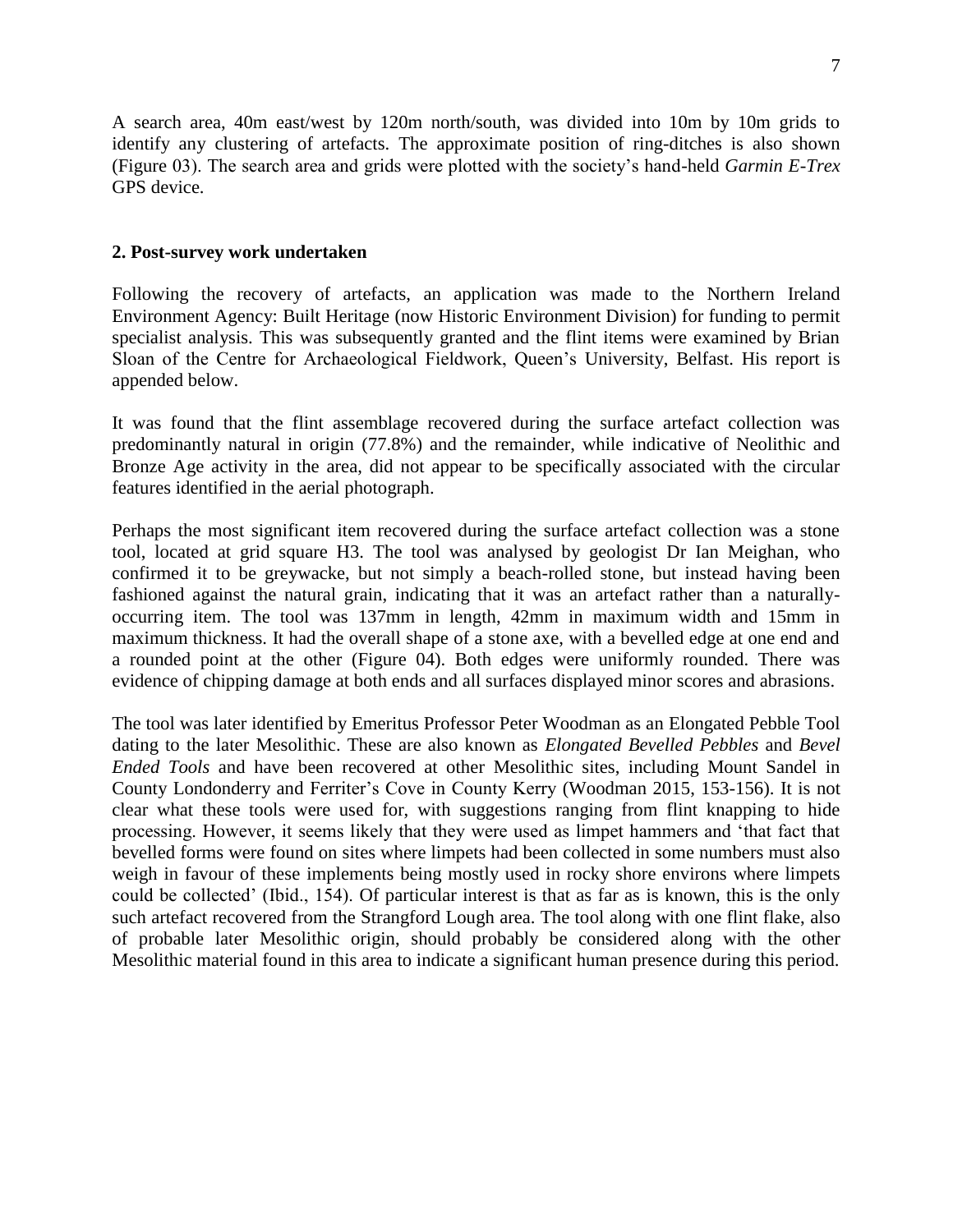

Figure 04: Elongated pebble tool. *Libby Mulqueeny QUB*

This, combined with a lack of prehistoric pottery or any other evidence of habitation within the survey area, would seem to support the proposal that the circular features observed from the air are likely to be a Bronze Age flat cemetery, rather than a settlement cluster. However, there seems to be sufficient material dating to the later Mesolithic to suggest that this area was also the location of a significant and much earlier settlement. Only further investigation, including smallscale excavation, may confirm this.

# **3. Recommendations for further work**

If this is indeed a Bronze Age flat cemetery, it may be one of the largest such monuments yet discovered in Ireland and has the potential to add significantly to our understanding of prehistoric burial, particularly during the Bronze Age. It is strongly recommended that the Historic Environment Division considers the site for statutory protection.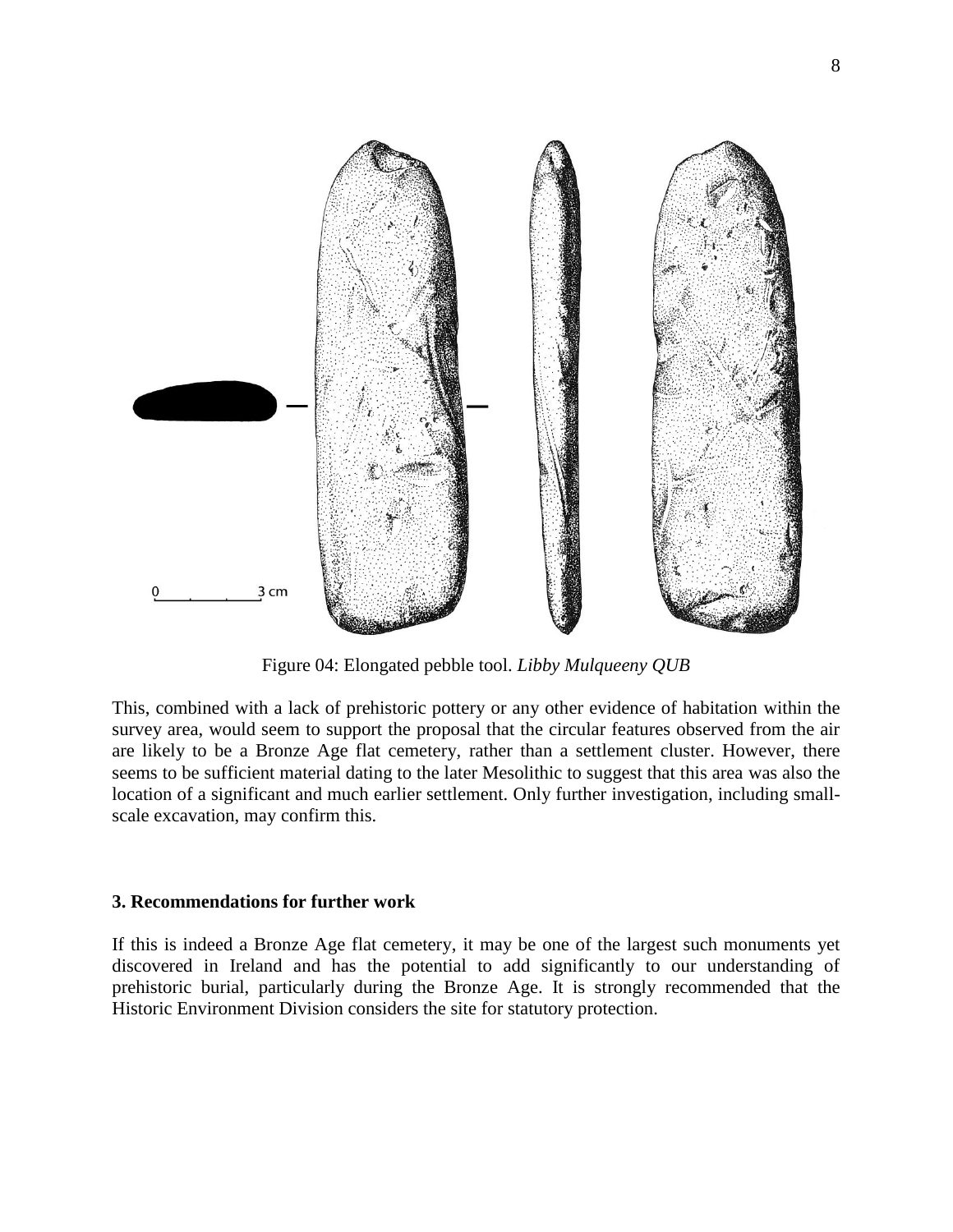## **4. Bibliography**

- Nelis, E. 2004. 'Neolithic flint-work from the North of Ireland'. In Gibson, A. & Sheridan, A. (eds) (2004) *From Sickles to Circles; Britain and Ireland at the time of Stonehenge.* Gloucestershire: Tempus Press. 155-176.
- Nelis, E, and Sloan, B. 2005. *Ballyharry Flint Assemblage*. Unpublished specialist report prepared by the Centre for Archaeological Fieldwork, Queen's University Belfast on behalf of the Northern Ireland Environment Agency (formally the Environment and Heritage Service).
- Sloan, B. 2015. *The Lithics recovered during field walking at Ballygarvan, Co. Down*. Unpublished Report, Centre for Archaeological Fieldwork, Belfast.
- Welsh, H. 2012 (a). *Survey and surface artefact collection at a possible prehistoric flat cemetery at Ballygarvan, County Down*, Survey Report No. 36, Belfast: Ulster Archaeological Society.
- Welsh, H. 2012 (b). 'A Possible Prehistoric Flat Cemetery Discovered in County Down', *Archaeology Ireland*, Vol. 26(4), 10-12.
- Welsh, H. and Welsh, J. 2014. *The Prehistoric Burial Sites of Northern Ireland*, British Archaeological Reports British Series 106, Oxford: Archaeopress.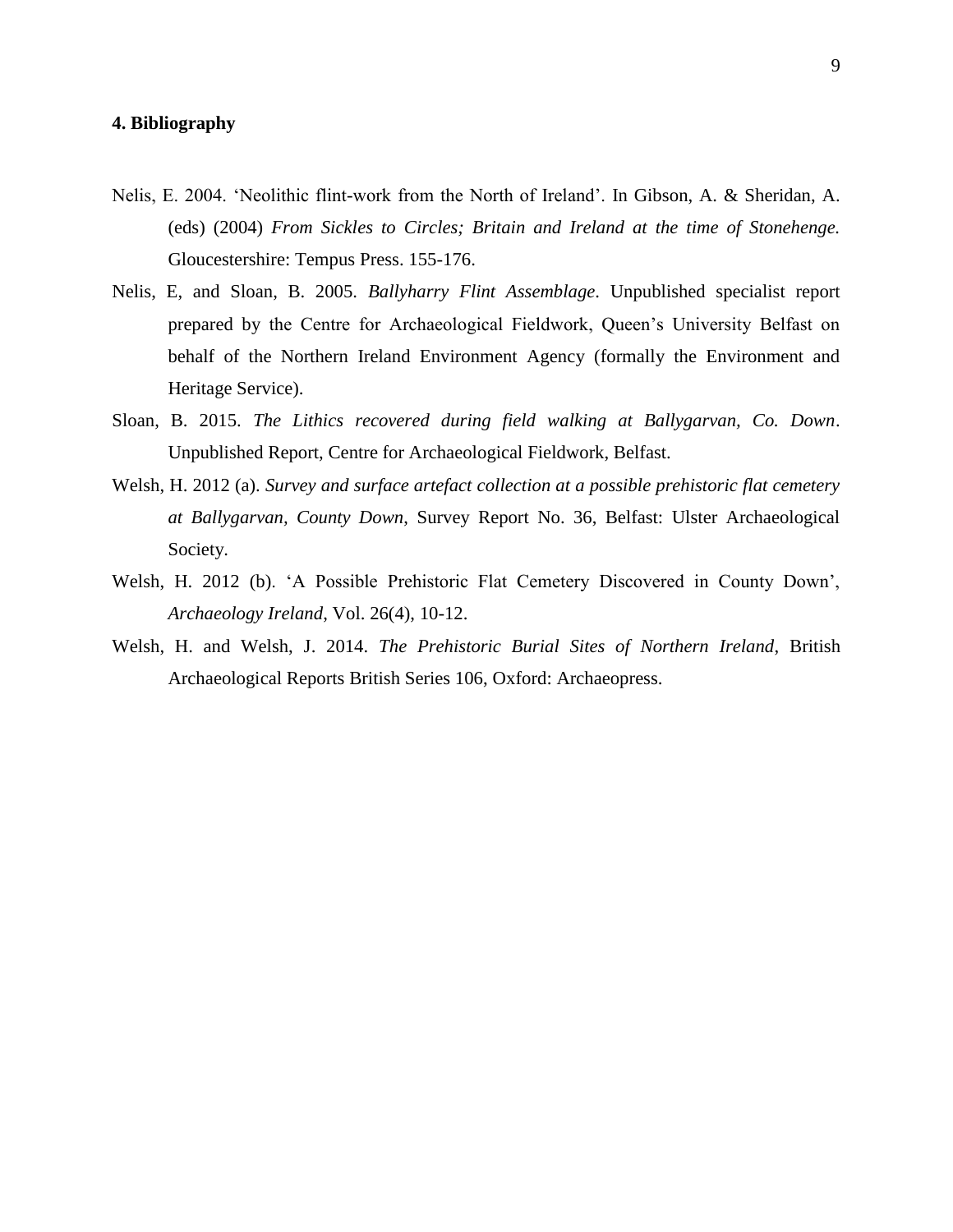**APPENDIX**



# **The Lithics recovered during field walking at Ballygarvan, Co. Down**

*Brian Sloan*

*April 2015*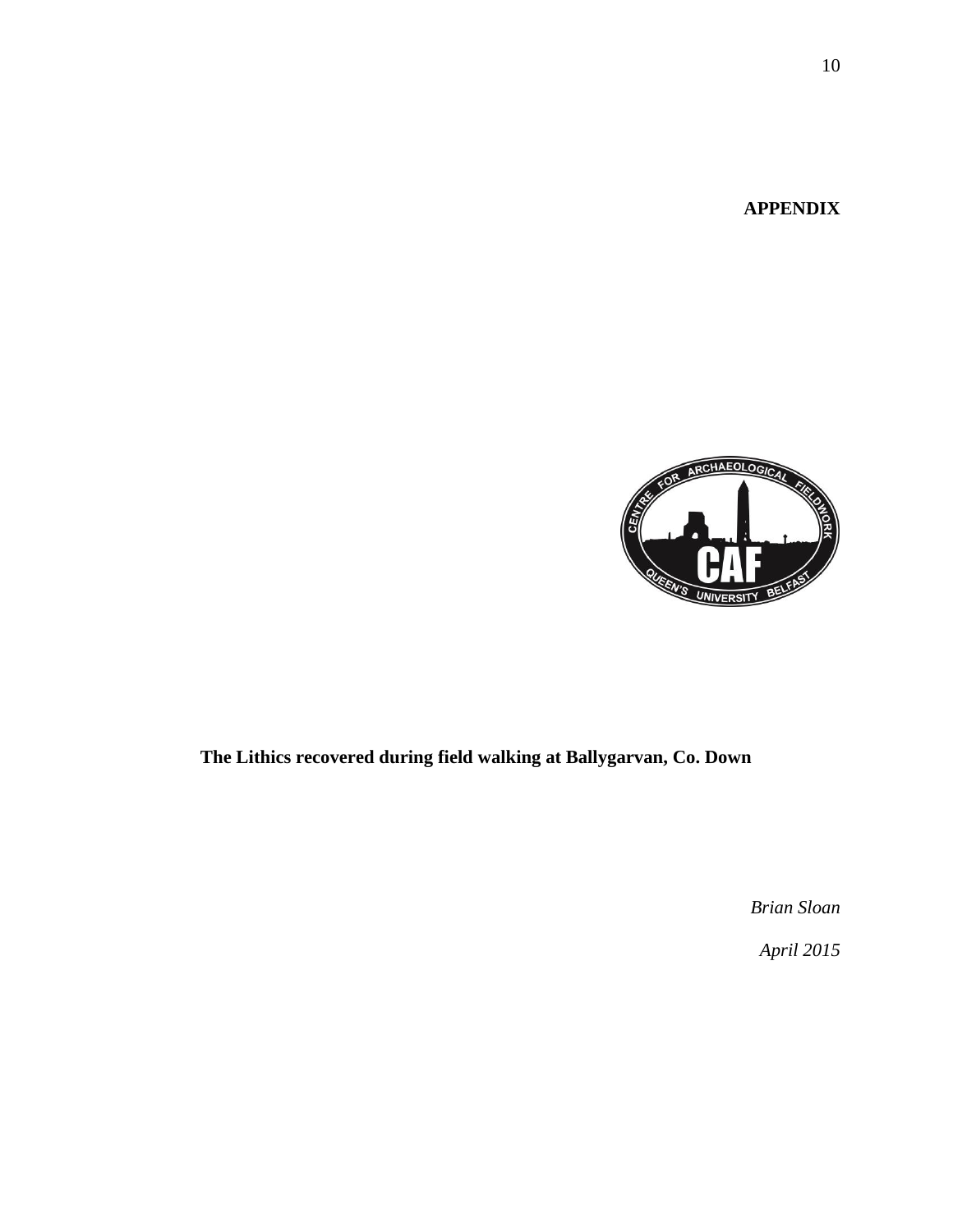# **Analysis of the lithic assemblage recovered during a fieldwalking exercise at Ballygarvan townland, Co. Down**

## *Introduction*

An assemblage of lithic artefacts, totalling 1291 pieces, was presented for identification and quantification following their recovery during field walking in April 2012. The field walking exercise was undertaken by members of the Ulster Archaeological Society (UAS) with participation from the Northern Ireland Environment Agency (NIEA). The site was identified through aerial photography following a private aeroplane flight over the Ards Peninsula. The site is located on the western shore of the Ards Peninsula (Grid ref. J59006445). The vast majority of the assemblage is comprised of thermally shattered naturally derived pieces or indeterminate pieces (77.8%) with little of archaeological significance noted. The archaeologically significant component of the Ballygarvan assemblage comprised 22.2% although is in itself relatively undiagnostic being dominated by cores and flake debitage.



**Figure 1: Overall composition of the lithic assemblage** 

#### *Assemblage composition*

The Ballygarvan assemblage is comprised entirely of flint artefacts. In short, the lithic assemblage comprised of: Cores and core fragments (43/1291 pieces: 3.3%), complete flakes and blades (158/1291 pieces: 12.2%), flake and blade shatter (69/1291 pieces: 5.3%), Modified tools (18/1291 pieces: 1.4%) and Natural/Indeterminate (1003/1291 pieces: 77.8%) (Figure 1). On the whole the assemblage displayed a high degree of patination, abrasion and edge damage,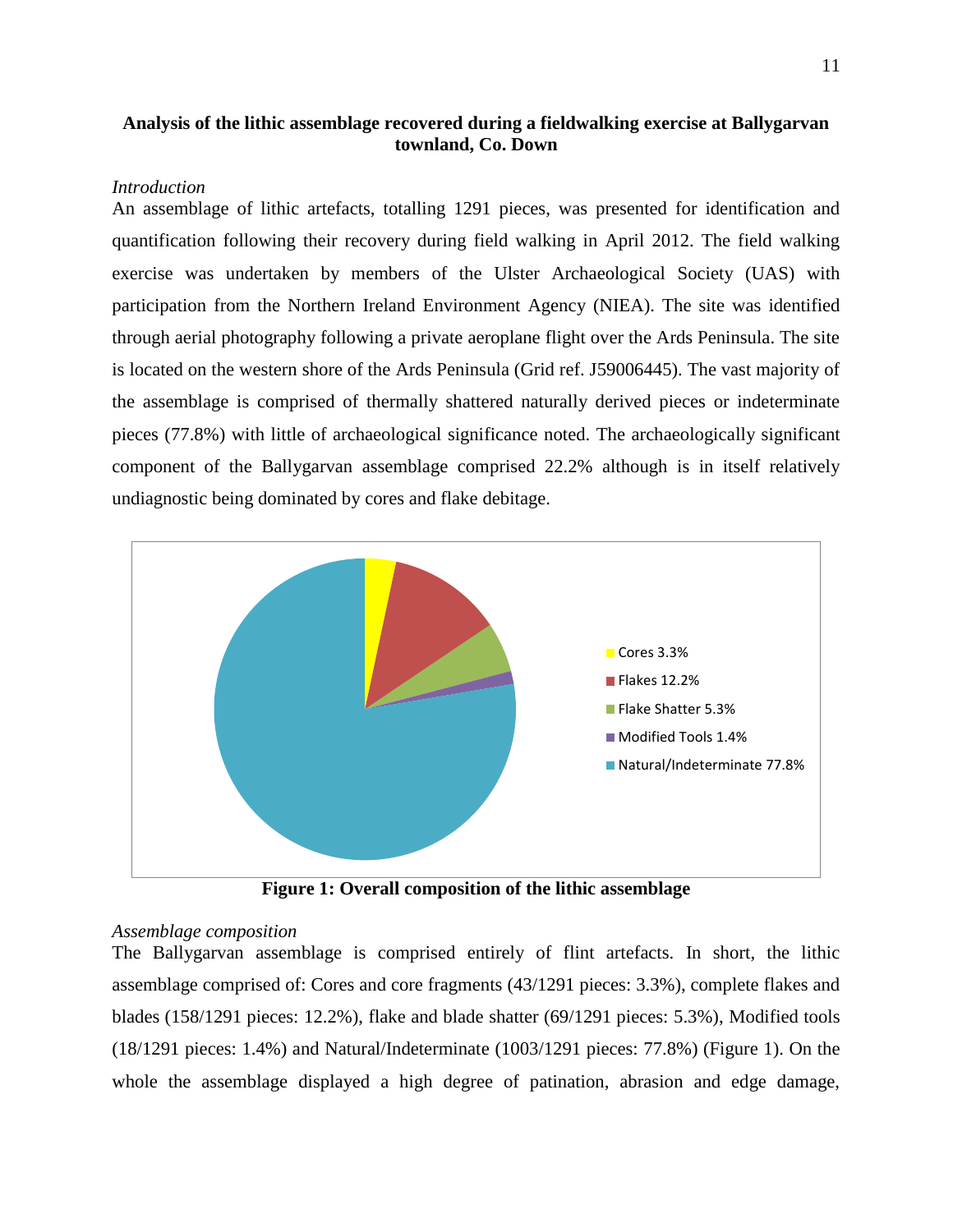consistent with post-depositional disturbance. Where patination was present, it was mostly of a whitish grey colour consistent with exposure to weathering. Some pieces exhibited a yellowish brown patination that may be related to the presence of iron minerals in the soil. Rolled and smoothed edges and surfaces are also a common trait amongst the Ballygarvan assemblage suggesting exposure to seawater and sandy soils.

#### *Primary technology*

Cores and core fragments accounted for 3.3% of the overall assemblage (43/1291 pieces; 3.3%). The majority of these are tested pebbles whereby a flake is detached from one end of a natural flint pebble to test the quality of the raw material. The discarding of the tested pebbles without further reduction suggests that the raw material was either flawed or was considered inferior in a flint rich area. Tested pebbles are common occurrences amongst lithic assemblages dating to the Neolithic with a potential emphasis on Early Neolithic activity (Nelis and Sloan 2005) although their presence in a flint rich area renders them undiagnostic as nodules could be selected and discarded with ease. The other cores are either comprehensively reduced multi-directional cores or are too fragmentary for formal identification.

Flake debitage (i.e. complete and shattered flakes and blades) together accounted for 17.5% of the overall assemblage (227/1291 pieces; 17.5%). Complete flakes and blades (i.e. pieces exhibiting an intact proximal and distal end) accounted for 12.2% of the overall assemblage (158/1291 pieces: 12.2%).

This component of the assemblage exhibited relatively simple reduction strategies, with planar platforms and feathered terminations being the norm suggesting the production of flakes using a hard hammer stone and direct percussion. Platform preparation does not appear on the majority of the flake debitage, suggesting that they were produced in an ad hoc fashion with little effort to produce blanks for formalised tool forms. The complete flakes and blades in the assemblage are rather squat, with the length ranging between 18mm – 70mm and the widths between 10-40mm. The bulk of the completed flakes and blades are diminutive in size, suggesting that the raw material originated as small pebbles. The flake debitage component of the assemblage is relatively undiagnostic, save from elements recovered from Grids A2 and L3 which exhibit bipolar reduction (crushing of the proximal and distal surfaces suggesting the use of an anvil stone). This technique is generally associated with Bronze Age activity although it can be present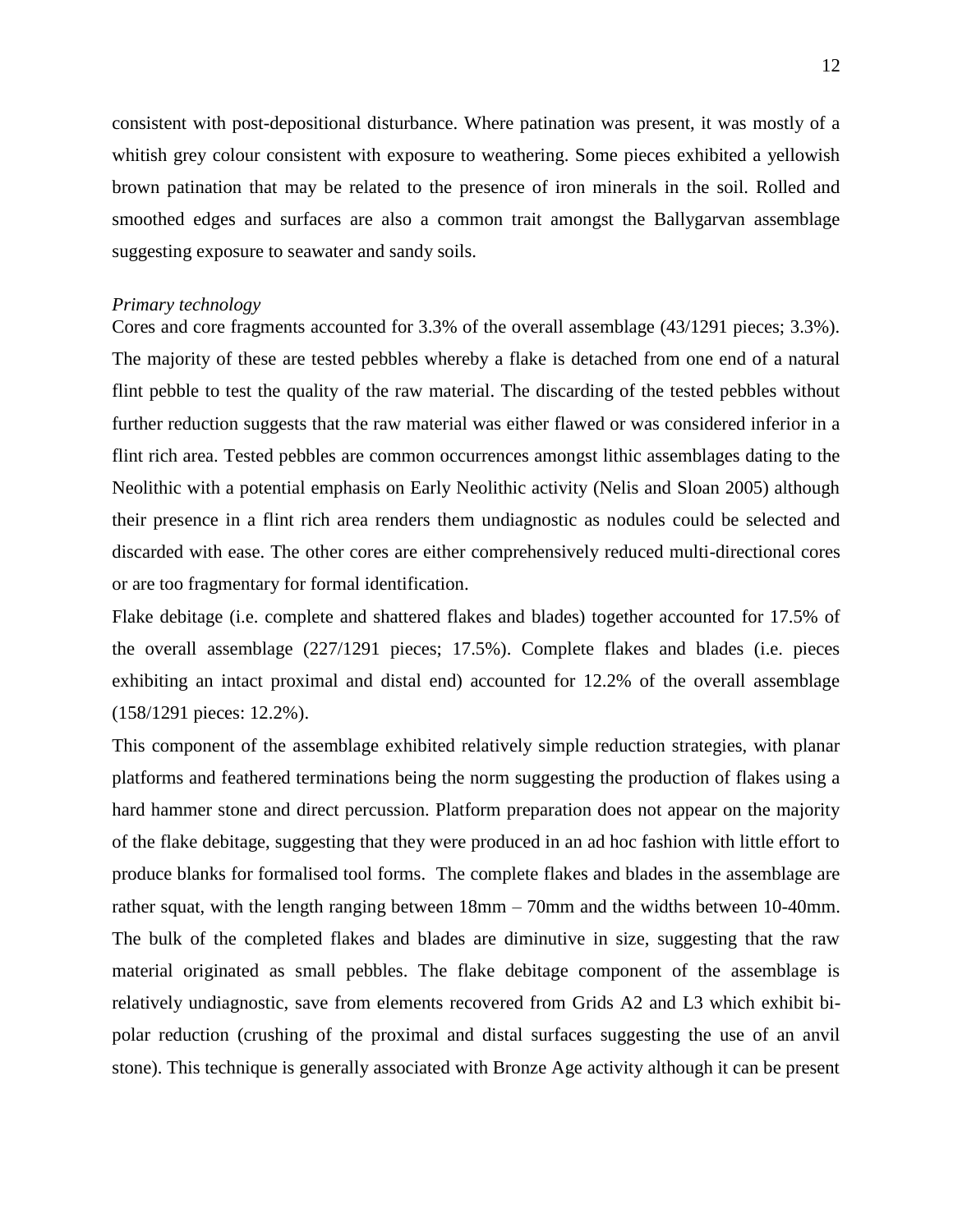amongst earlier assemblages where the nodules are diminutive in size or the raw material is flawed in some way.

#### *Secondary technology*

Modified tools account for 1.4% of the assemblage (18/1291 pieces). On the whole these exhibit minimal, non-invasive retouch along a single dorsal lateral, and could have held a number of possible functions but were most likely utilised as cutting implements (although not formal knives). This tool form is undiagnostic, having been used throughout prehistory. A small number of scrapers were recovered which all exceed 35mm in length; with very few falling in the dimensions ascribed as 'thumbnail' scrapers. Traditionally this is seen as representing Neolithic rather than Bronze Age activity when small forms of this tool become more prominent. However, the size of scrapers is just as likely to be functional rather than chronological (Nelis 2004, 168) so using this tool form to suggest a site chronology must be considered tentative at best. Retouched flakes and blades were also present amongst the modified tool component of the assemblage. This tool form is undiagnostic, having been used throughout prehistory.

The modified tool component exhibits minimal retouch with no effort to produce formalised tool forms, suggesting that they were acquired in an ad hoc fashion as and when needed.

#### *Natural/Indeterminate pieces*

The vast majority (1003/1291 pieces: 77.8%) of the assemblage is natural in origin. These pieces exhibit varying degrees of rolling, patination and edge damage and are of little archaeological significance. They lend little to the interpretation of the site as they are present amongst the natural subsoil across this area.

#### *Distribution*

Lithics were recovered throughout the grids on site (Figure 3) with no obvious distribution pattern evident. It is possible that there is a concentration centered on Grids G1-4, H1-4 and I1-4 which corresponds with four of the circular crop marks identified through aerial photography. However, the majority of the assemblage is natural in origin, with the modified pieces being undiagnostic, so the assemblage lends little to the interpretation of the circular features. It is only through excavation that an understanding of what the circular features represent can be achieved.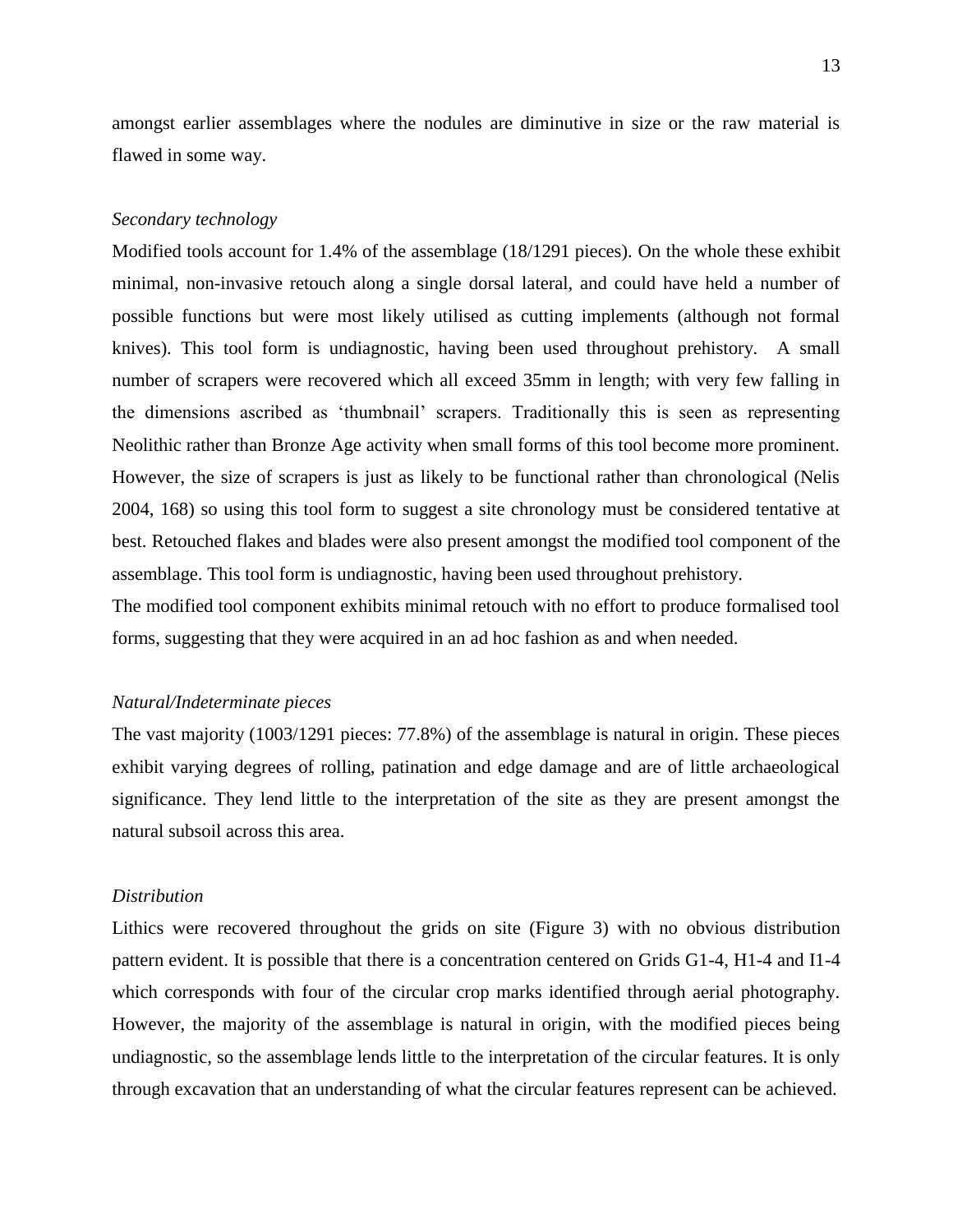| Grid                     | Core           | <b>Flake</b>     | <b>Flake Shatter</b>    | <b>Modified Tool</b> | Natural/indeterminate | <b>Total</b> |
|--------------------------|----------------|------------------|-------------------------|----------------------|-----------------------|--------------|
| $\rm A1$                 |                |                  | 1                       |                      | 14                    | 15           |
| $\rm A2$                 | 1              | 6                | 1                       |                      | 31                    | 39           |
| A3                       |                | $\boldsymbol{2}$ |                         |                      | 17                    | $20\,$       |
| ${\rm A}4$               |                | $\overline{4}$   | 6                       |                      | 14                    | 24           |
| B2                       |                | $\overline{4}$   | 1                       |                      | 24                    | 29           |
| B <sub>3</sub>           |                | $\boldsymbol{7}$ | 5                       |                      | 10                    | 23           |
| B4                       | 4              | 3                | 6                       |                      | 39                    | 53           |
| C1                       |                | $\overline{4}$   |                         |                      | $27\,$                | 31           |
| $\mathbf{C}2$            | 3              | 3                |                         |                      | 16                    | 23           |
| C <sub>3</sub>           | 1              | $\sqrt{2}$       |                         |                      | 14                    | 18           |
| C4                       |                |                  | $\overline{c}$          |                      | 11                    | 13           |
| D1                       |                | 1                |                         |                      | 32                    | 33           |
| $\mathbf{D}2$            | 1              | $\sqrt{2}$       | 3                       |                      | 34                    | 40           |
| D <sub>3</sub>           | 1              | 6                | 4                       |                      | 29                    | $40\,$       |
| D4                       | 4              | $\boldsymbol{2}$ | $\overline{c}$          |                      | 15                    | 24           |
| $\rm E1$                 | $\overline{c}$ | $\sqrt{2}$       | 1                       |                      | 29                    | 34           |
| E2                       |                |                  |                         |                      | $\mathfrak s$         | 5            |
| E3                       | 1              | 5                | 2                       |                      | 21                    | 29           |
| E4                       | 1              | 4                | $\overline{c}$          |                      | 56                    | 63           |
| F1                       |                | 1                |                         | 2                    | $28\,$                | 31           |
| F2                       | $\overline{c}$ | $\boldsymbol{2}$ |                         |                      | 21                    | 25           |
| F <sub>4</sub>           | $\mathbf{1}$   | $\overline{4}$   | $\overline{c}$          |                      |                       | $\tau$       |
| ${\rm G1}$               | 1              | 10               | $\overline{c}$          |                      | $\setminus$<br>47     | 60           |
| ${\bf G2}$               | $\overline{c}$ | $\overline{4}$   | 1                       |                      | 19                    | $27\,$       |
| G <sub>3</sub>           |                |                  | 4                       |                      | 49                    |              |
|                          | 1              | $\boldsymbol{6}$ |                         |                      |                       | 61           |
| G4                       |                | $\sqrt{5}$       |                         |                      | 14                    | 19           |
| H1                       | $\overline{c}$ | 3                |                         |                      | 33                    | $40\,$       |
| H2                       | 3              | $\tau$           |                         | 2                    | 24                    | 37           |
| H <sub>3</sub>           | 4              | 1                |                         |                      | $11\,$                | 16           |
| $\rm H4$                 |                | 6                |                         |                      | 19                    | $28\,$       |
| $\rm I1$                 |                | 4                | 4                       |                      | 48                    | 56           |
| I2                       |                | 3                | 1                       |                      | 24                    | $28\,$       |
| I3                       |                | $\mathfrak{Z}$   | 3                       | 2                    | 10                    | 18           |
| I4                       | 3              | $\sqrt{2}$       | $\overline{c}$          |                      | 15                    | $22\,$       |
| J1                       |                | 5                |                         |                      | 19                    | $25\,$       |
| $\rm J2$                 |                | 1                |                         |                      | 23                    | $24\,$       |
| $\mathbf{J}3$            | 1              | 4                |                         |                      | 20                    | $26\,$       |
| $\ensuremath{\text{J4}}$ |                |                  |                         |                      | $\sqrt{6}$            | $\sqrt{6}$   |
| K1                       | 1              | 1                |                         |                      | $21\,$                | 23           |
| $\rm K2$                 |                | 5                | $\overline{\mathbf{c}}$ |                      | 32                    | $40\,$       |
| $\rm K4$                 |                | 1                | $\overline{c}$          |                      | $22\,$                | $26\,$       |
| $\mathop{\rm L{1}}$      |                | $\tau$           | 1                       |                      | 19                    | $27\,$       |
| $\rm L2$                 |                | $\overline{c}$   | 1                       |                      | 11                    | 15           |
| L <sub>3</sub>           |                | $\mathfrak{Z}$   |                         |                      | $\,8\,$               | 11           |
| L4                       |                | $\sqrt{2}$       |                         |                      | 17                    | 19           |
| Unlocated                |                | 9                | $\overline{c}$          | $\overline{c}$       | $\sqrt{5}$            | 18           |
| <b>Total</b>             | 43             | 158              | 69                      | 18                   | 1003                  | 1291         |
| $\%$                     | 3.3            | 12.2             | 5.3                     | 1.4                  | 77.8                  | ${\it 100}$  |

**Figure 2: Composition of the Ballygarvan assemblage.**